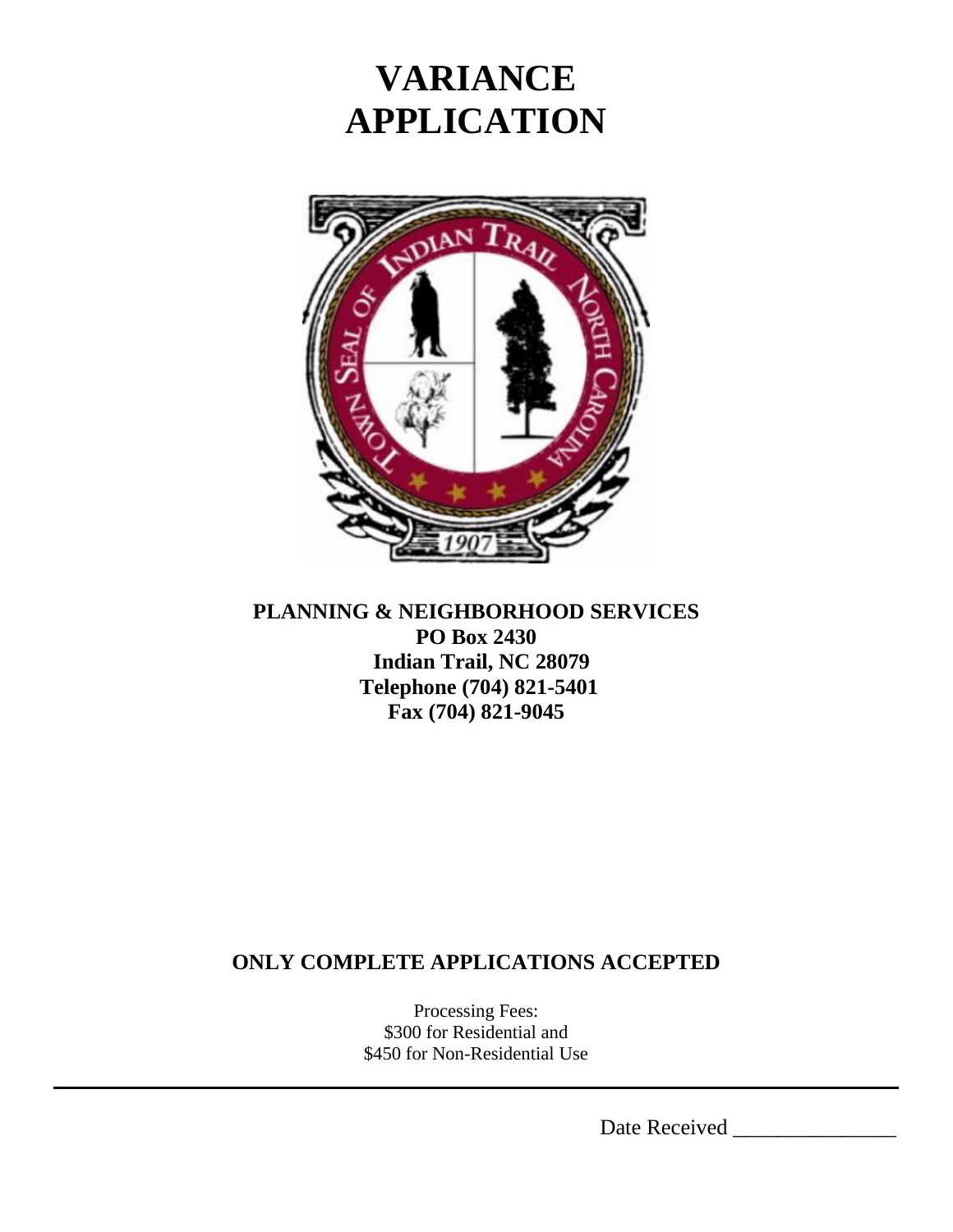#### **Submittal Requirements**

- Completed Application
- Notarized signatures of applicant and property owner
- Letter of Intent
- Articles of Incorporation, Certificate of Incorporation, Articles of Organization, Corporate Charter, or similar (unless applicant is an individual)
- Digital copy of Concept Plan and all documents
- Statement of Justification (used to determine if Findings of Fact can be made at public hearing)
- Statement of Appraisal, if necessary

#### **Timeline/Procedures**

- The Board of Adjustment, which hears all Variances, meets on the fourth Thursday every month (except in November and December, the third Thursday).
- The hearing is Quasi-Judicial in nature, which means there is no deliberation or communication before the hearing, as in a court case. See Section 310.080 of the UDO for more details.
- You must show that suffer from each of the hardships listed Hardship Description section below with facts alone for the Board of Adjustment grant a Variance.

#### **General Information**

| Project Address                        |                                                                                                                                             |
|----------------------------------------|---------------------------------------------------------------------------------------------------------------------------------------------|
| City                                   |                                                                                                                                             |
| <b>Tax Parcel ID</b>                   | Zoning Designation<br><u> 1989 - Johann Barn, mars ann an t-Amhair ann an t-Amhair an t-Amhair ann an t-Amhair an t-Amhair ann an t-Amh</u> |
| <b>Total Acres</b>                     | Impervious Area                                                                                                                             |
| <b>Project Description</b>             | <u> 1980 - Johann Barnett, fransk politiker (d. 1980)</u>                                                                                   |
| <b>Contact Information – Applicant</b> |                                                                                                                                             |
| <b>Contact Name</b>                    | <u> 2000 - Jan James James Barnett, amerikansk politik (d. 1888)</u>                                                                        |
|                                        | Company Name                                                                                                                                |
| <b>Address</b>                         | and the control of the control of the control of the control of the control of the control of the control of the                            |
| City                                   | $\frac{1}{\text{State}}$ $\frac{1}{\text{Zip}}$                                                                                             |
| Phone                                  | Fax                                                                                                                                         |
| Email                                  |                                                                                                                                             |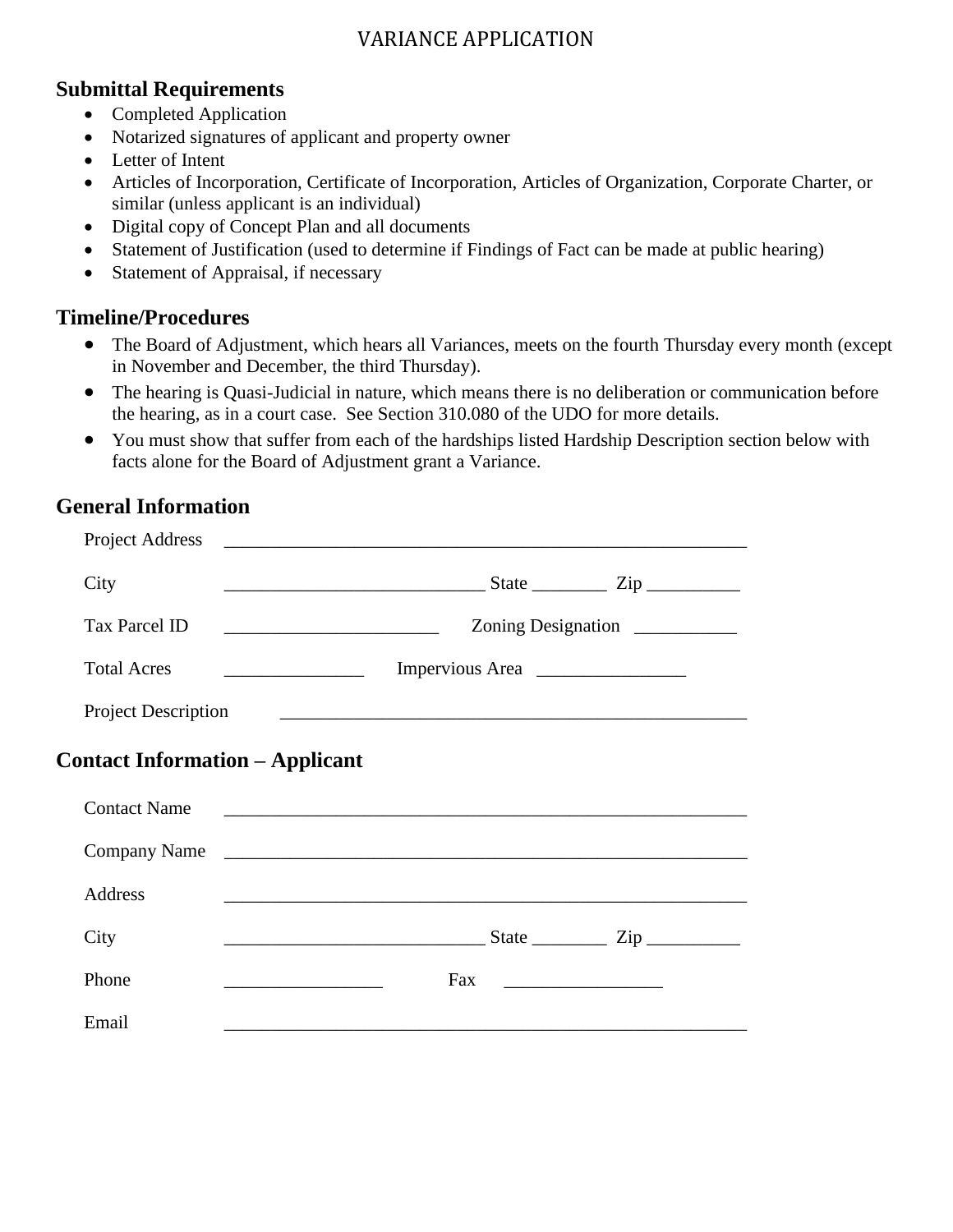| <b>Contact Information – Property Owner</b> |  |  |
|---------------------------------------------|--|--|
|---------------------------------------------|--|--|

| <b>Contact Name</b>                                                                                                           |                                                         |                                                       |                                                         |
|-------------------------------------------------------------------------------------------------------------------------------|---------------------------------------------------------|-------------------------------------------------------|---------------------------------------------------------|
| <b>Company Name</b>                                                                                                           |                                                         |                                                       |                                                         |
| Address                                                                                                                       |                                                         |                                                       |                                                         |
| City                                                                                                                          |                                                         |                                                       | <u>State Zip</u> Zip                                    |
| Phone                                                                                                                         |                                                         |                                                       |                                                         |
| Email<br><u> 1980 - Jan James James James James James James James James James James James James James James James James J</u> |                                                         |                                                       |                                                         |
| <b>Applicant's Certification</b>                                                                                              |                                                         |                                                       |                                                         |
| Signature                                                                                                                     |                                                         |                                                       |                                                         |
| Printed Name/Title                                                                                                            |                                                         |                                                       |                                                         |
| Signature of<br><u> 1980 - Jan Barnett, fransk politik (f. 1980)</u><br>Notary Public                                         |                                                         |                                                       |                                                         |
| <b>Notary Seal</b>                                                                                                            |                                                         |                                                       |                                                         |
| <b>Property Owner's Certification</b>                                                                                         |                                                         |                                                       |                                                         |
| Signature                                                                                                                     |                                                         |                                                       |                                                         |
| Printed Name/Title                                                                                                            |                                                         |                                                       |                                                         |
| Signature of<br><b>Notary Public</b>                                                                                          |                                                         |                                                       |                                                         |
| <b>Notary Seal</b>                                                                                                            |                                                         |                                                       |                                                         |
| <b>Project Information</b>                                                                                                    |                                                         |                                                       |                                                         |
| Has work started on the project?<br>If yes, did you obtain a building permit?<br>Have you received a Notice of Violation      | $Yes$ <sub>_________</sub><br>$Yes$ <sub>________</sub> | $No$ <sub>________</sub>                              | If yes, please attach a copy                            |
| for this project?<br>Has this property been rezoned?                                                                          | $Yes$ <sub>_______</sub><br>$Yes$ <sub>_______</sub>    | $No$ <sub>________</sub><br>$No$ <sub>_________</sub> | If yes, please attach a copy<br>If yes, Petition Number |